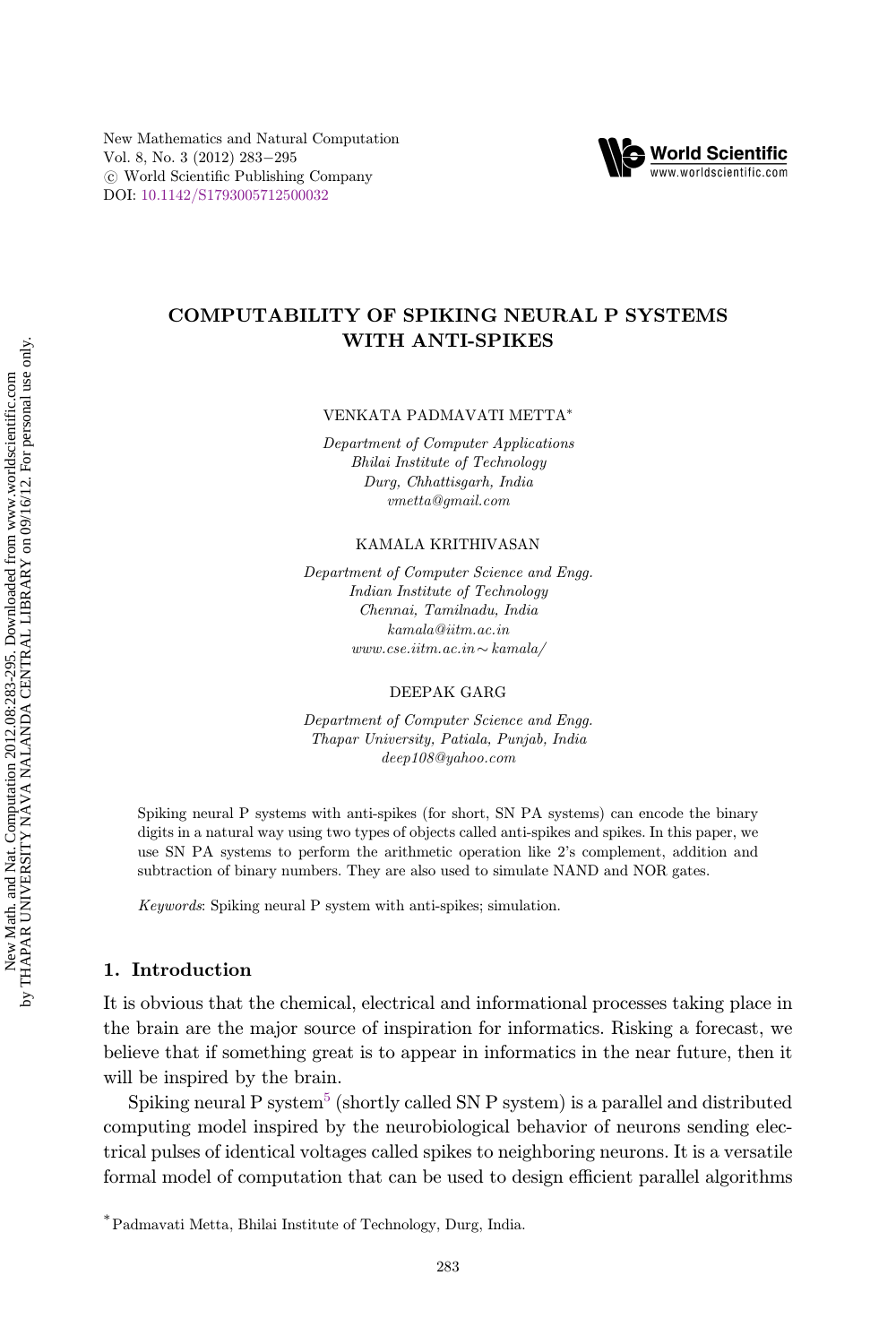for solving known computer science problems. Spiking neural P systems are not the answer to this learning-from-brain challenge, but only to call (once again) the attention to this challenge. Becoming familiar with brain functioning, in whatever reductionistic framework (as spiking neural P systems investigation is), can however be useful.

Standard SN P system is pictorially represented as a directed graph where nodes correspond to neurons having spiking and forgetting rules. The rules involve the spikes present in the neuron in the form of occurrences of a symbol a. The arcs indicate the synapses among the neurons. Similar to the neurons in the brain, the neurons in an SN P system also fire in parallel, with each neuron using only one rule in each step. The initial configuration of the system is represented by the number of spikes present in each neuron. One of the neuron is taken as output neuron, which sends spikes to environment. Number of outputs can be associated with an SN P system. Hence, in a standard SN P system there are only one type of objects called spikes which are moved, created and destroyed but never modified into another form.

Standard spiking neural P systems are used to simulate arithmetic and logic operations where the presence of spike is encoded as 1 and absence of spike as 0 and the negative integers were not considered.<sup>[3](#page-12-0)</sup> The ability of SN P systems to efficiently simulate Boolean circuits are studied, $4$  since apart from being a well known computational model, there exist many "fast" algorithms solving various problems. In addition, this simulation, enriched with some \memory modules" (given in the form of some SN P sub-systems), may constitute an alternative proof of the computational completeness of the model. The Boolean value 1 is encoded in the SN P system by two spikes, hence  $a^2$ , while 0 is encoded as one spike. As the system has only one input neuron, the number of spikes equal to the sum of the inputs, is introduced into the neuron. For example to compute the logical AND or OR operation between 1 and 0 (or 0 and 1) three spikes (two spikes for 1 and one spike for 0) are introduced into the input neuron and four spikes are introduced for case 11.

SN P system with anti spikes,<sup>[2](#page-12-0)</sup> is a variant of an SN P system consisting of two types of objects, spikes (denoted as a) and anti-spikes (denoted as  $\bar{a}$ ). The inhibitory impulses/spikes are represented using anti-spikes. The anti-spikes behave in a similar way as spikes by participating in spiking and forgetting rules. They are produced from usual spikes by means of usual spiking rules; in turn, rules consuming anti-spikes can produce spikes or anti-spikes (here we avoid the rule anti-spike producing antispike). The SN P system with anti-spikes consists of an implicit annihilation rule of the form  $a\bar{a} \rightarrow \lambda$ ; if an anti-spike and a spike meet in a given neuron, they annihilate each other. This rule has the highest priority and does not consume any time. SN P system with anti-spikes allows the modification of spikes and anti-spikes and is proved as computationally complete.

In this paper, we use SN P systems with anti-spikes to simulate logic gates. The advantage of using this variant of SN P system is that we can encode 1 by a spike and 0 by an anti-spike. A Boolean gate can be simulated in a very natural way using two inputs and one output. Input data can be introduced into the system in a similar way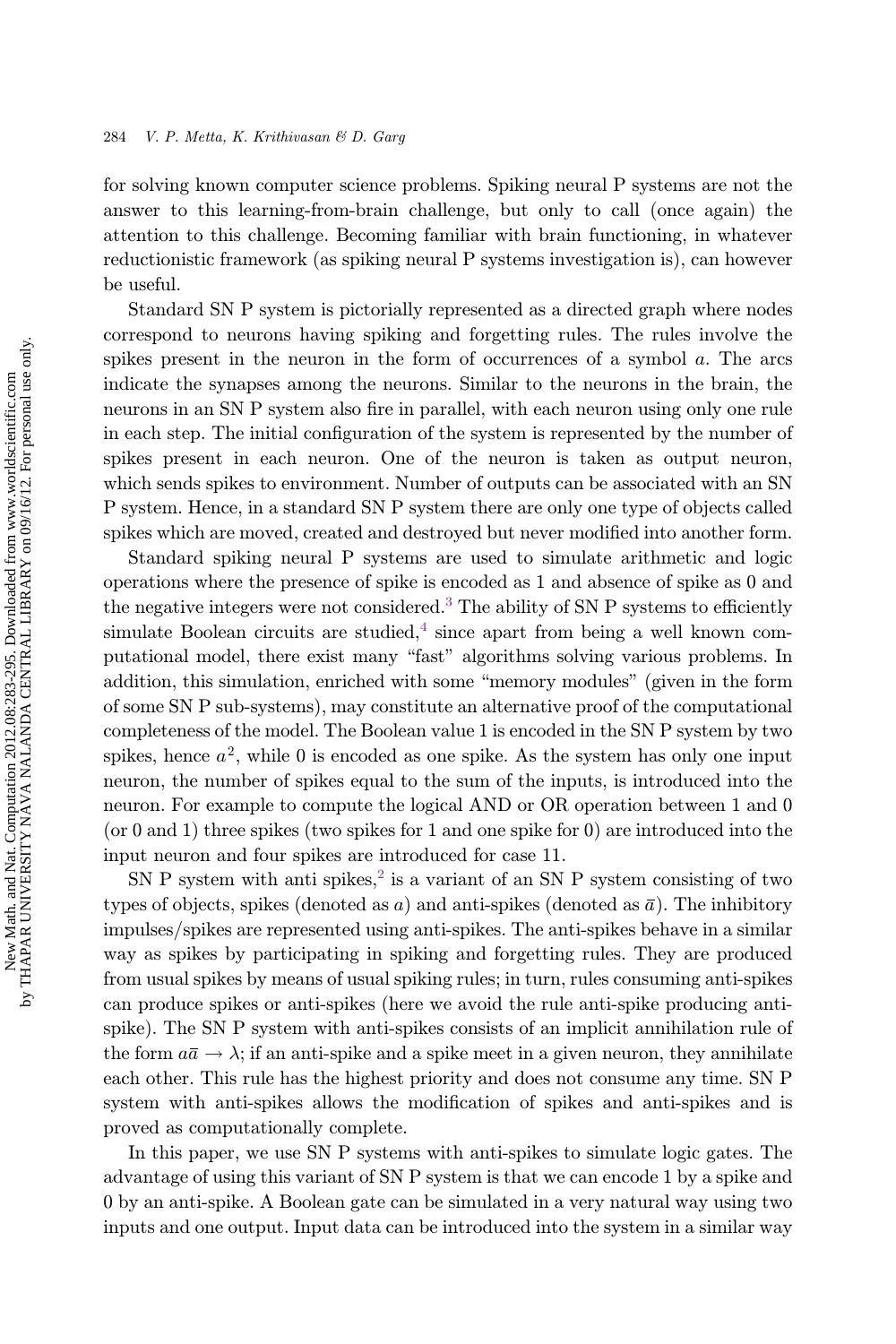to any Boolean gate. Using SN P system with anti-spikes, we can perform the operations on negative numbers also. The input to the systems is a binary sequence of spikes and anti-spikes which encodes the digits 1 and 0 respectively, of a binary number. They can represent the negative numbers in 2's complement form, thereby simulating the arithmetic operations on negative numbers. In this paper, we have simulated three arithmetic operations — 2's complement, addition and subtraction.

### 1.1. Notation

We recall here a few definitions and notations related to the formal languages and automata theory.

 $\Sigma$  is a finite set of symbols called alphabet. A string w over  $\Sigma$  is a sequence of symbols drawn from  $\Sigma$ .  $\lambda$  denotes the empty string.  $\Sigma^*$  is the set of all strings over  $\Sigma$ .  $\Sigma^* - \{\lambda\}$  is denoted by  $\Sigma^+$ . The length of a string w is denoted by  $|w|$ . A language L<br>over  $\Sigma$  is a set of strings over  $\Sigma$ over  $\Sigma$  is a set of strings over  $\Sigma$ .

A language  $L \subseteq \Sigma^*$  is said to be regular if there is a regular expression E over  $\Sigma$ such that  $L(E) = L$ . The regular expressions are defined using the following rules. (i)  $\phi$ ,  $\lambda$  and each  $a \in \Sigma$  are regular expressions. (ii) if  $E_1$ ,  $E_2$  are regular expressions over<br> $\Sigma$ , then  $E + E - E - E$  and  $F^*$  are regular expressions over  $\Sigma$ , and (iii) pothing else is a  $\Sigma$ , then  $E_1+E_2$ ,  $E_1E_2$  and  $E_1^*$  are regular expressions over  $\Sigma$ , and (iii) nothing else is a regular expression over  $\Sigma$ . With each regular expression E, we associate a language  $L(E)$ .

When  $\Sigma = \{a\}$  is a singleton, then the regular expression  $a^*$  denotes the set of all strings formed using a. i.e. the set  $\{\epsilon, a, a^2, a^3, ...\}$ . The positive closure  $a^+ = a^* - {\lambda}.$ 

### 2. Spiking Neural P System with Anti-Spikes

Here we recall the definition of SN P system with anti-spikes without delay.

**Definition 2.1.** (SN P system with anti-spikes) Mathematically, we represent a spiking neural P system with anti-spikes of degree  $m \geq 1$ , in the form

$$
\Pi = (O, \sigma_1, \sigma_2, \sigma_3, \dots, \sigma_m, syn, i_0), \text{ where}
$$

(1)  $O = \{a, \bar{a}\}\$ is the binary alphabet. a is called spike and  $\bar{a}$  is called anti-spike.

(2)  $\sigma_1, \sigma_2, \sigma_3, \ldots, \sigma_m$  are neurons, of the form

$$
\sigma_i = (n_i, R_i), \quad 1 \le i \le m,
$$

where

- (a)  $n_i \geq 0$  is the *initial number of spikes or anti-spikes* contained by the cell. Neuron  $\sigma_i$  has  $n_i$  spikes if  $n_i > 0$  or  $n_i$  anti-spikes if  $n_i < 0$ .
- (b)  $R_i$  is a finite set of *rules* of the following two forms:
	- (i)  $E/b^r \rightarrow b'$  where E is a regular expression over a or  $\bar{a}$ , while  $b, b' \in \{a, \overline{a}\}\$ , and  $r \geq 1$ .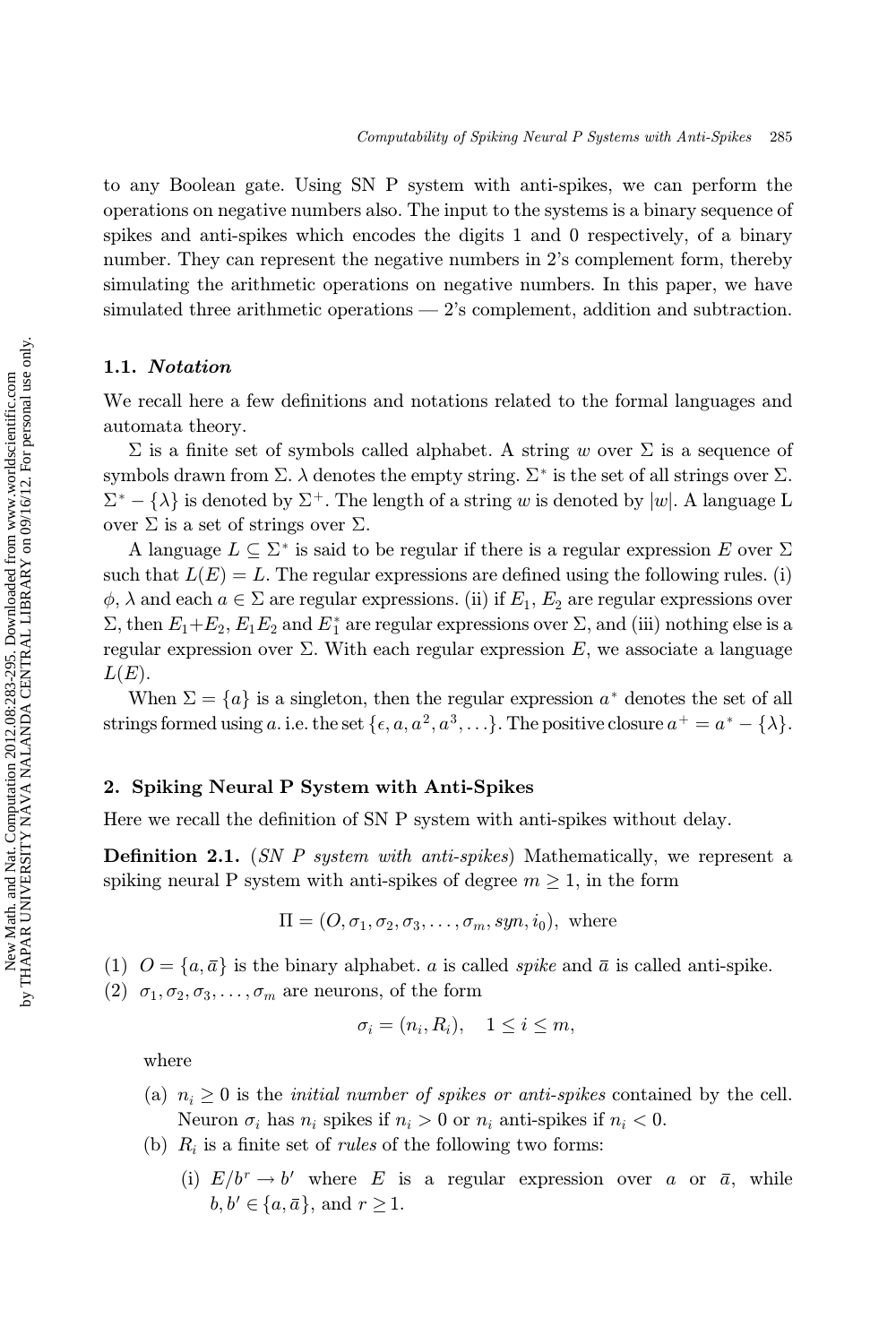#### 286 V. P. Metta, K. Krithivasan & D. Garg

- (ii)  $b^r \to \lambda$ , for some  $r \geq 1$ , with the restriction that  $b^r \notin L(E)$  for any rule  $E/b^r \rightarrow b'$  of type (1) from  $R_i$ ;
- (3)  $syn \subseteq \{1, 2, 3, ..., m\} \times \{1, 2, 3, ..., m\}$  with  $(i, i) \notin syn$  for  $1 \le i \le m$  (synapses among cells);
- (4)  $i_0 \in \{1, 2, 3, \ldots, m\}$  indicates the *output neuron*.

The rules of type  $E/b^r \rightarrow b'$  are spiking rules, and they are possible only if the neuron contains n spikes such that  $b^n \in L(E)$  and  $n \geq r$ .  $l(v)$  and  $r(v)$  gives the number of spikes/anti-spikes present in the left and right-hand sides of rule v respectively. Further  $l(E/b^r \rightarrow b') = r$  if  $b = a$  and  $l(E/b^r \rightarrow b') = -r$  if  $b = \overline{a}$ . The value of  $r(v)$  is<br>oither  $l(i, b' = s)$  or  $l(i, b' = \overline{s})$ . Here we spead the use of rules of the form  $\overline{s}e \rightarrow \overline{s}$ . either  $1(\text{if } b' = a)$  or  $-1(\text{if } b' = \overline{a})$ . Here we avoid the use of rules of the form  $\overline{a}^c \to \overline{a}$ , but not the other three types, corresponding to the pairs  $(a, a)$ ,  $(a, \bar{a})$ ,  $(\bar{a}, a)$ . If E is omitted then the rule is applied only if the neuron contains exactly r spikes/anti-spikes. When neuron  $\sigma_i$  sends spike/anti-spike, it is replicated in such a way that one spike/ anti-spike is sent to all neurons  $\sigma_j$  such that  $(i, j) \in syn$ . There is an additional fact that a and  $\bar{a}$  cannot stay together, so annihilate each other. If a neuron has either objects a or objects  $\bar{a}$ , and further objects of either type (maybe both) arrive from other neurons, such that we end with  $a^r$  and  $\bar{a}^s$  inside, then immediately a rule of the  $a\bar{a} \to \lambda$ , which is implicit in each neuron, is applied in a maximal manner, so that either  $a^{r-s}$  or  $\overline{a}^{s-r}$ remain for the next step, provided that  $r \geq s$  or  $s \geq r$ , respectively. This mutual annihilation of spikes and anti-spikes takes no time and the rule has the highest priority.

The rules of type  $b^r \to \lambda$  are forgetting rules; r spikes are simply removed  $(\text{``forgotten''})$  when applying. Like in the case of spiking rules, the left-hand side of a forgetting rule must "cover" the contents of the neuron, that is,  $a^s \to \lambda$  is applied only if the neuron contains exactly s spikes.

The simple SN P system works in a similar way but with only one type of object called  $spike(a)$  and so there exist no annihilation rules.

**Definition 2.2.** (*Configuration*) The configuration of the system is described by the number of spikes/anti-spikes present in each neuron. Thus  $\langle n_1, n_2, \ldots, n_m \rangle$  is a configuration where neuron  $\sigma_i$ ,  $i = 1, 2, 3, \ldots, m$  contains  $n_i$  spikes if  $n_i > 0$  or  $n_i$ anti-spikes if  $n_i < 0$ .

A global clock is assumed in SN P system and in each time unit, each neuron which can use a rule should do it (the system is synchronized), but the work of the system is sequential locally: only (at most) one rule is used in each neuron except the annihilation rule which fires maximally with highest priority. For example, if a neuron  $\sigma_i$  has two firing rules,  $E_1/a^r \to a$  and  $E_2/a^k \to a$  with  $L(E_1) \cap L(E_2) \neq \emptyset$ , then it is possible that two can be applied in a neuron, and in that case only one of them is chosen non-deterministically. Thus, the rules are used in the sequential manner in each neuron, but neurons function in parallel with each other. The rules are used in the non-deterministic manner, in a maximally parallel way at the level of the system; in each step, all neurons which can use a rule of any type, spiking or forgetting, have to evolve, using a rule.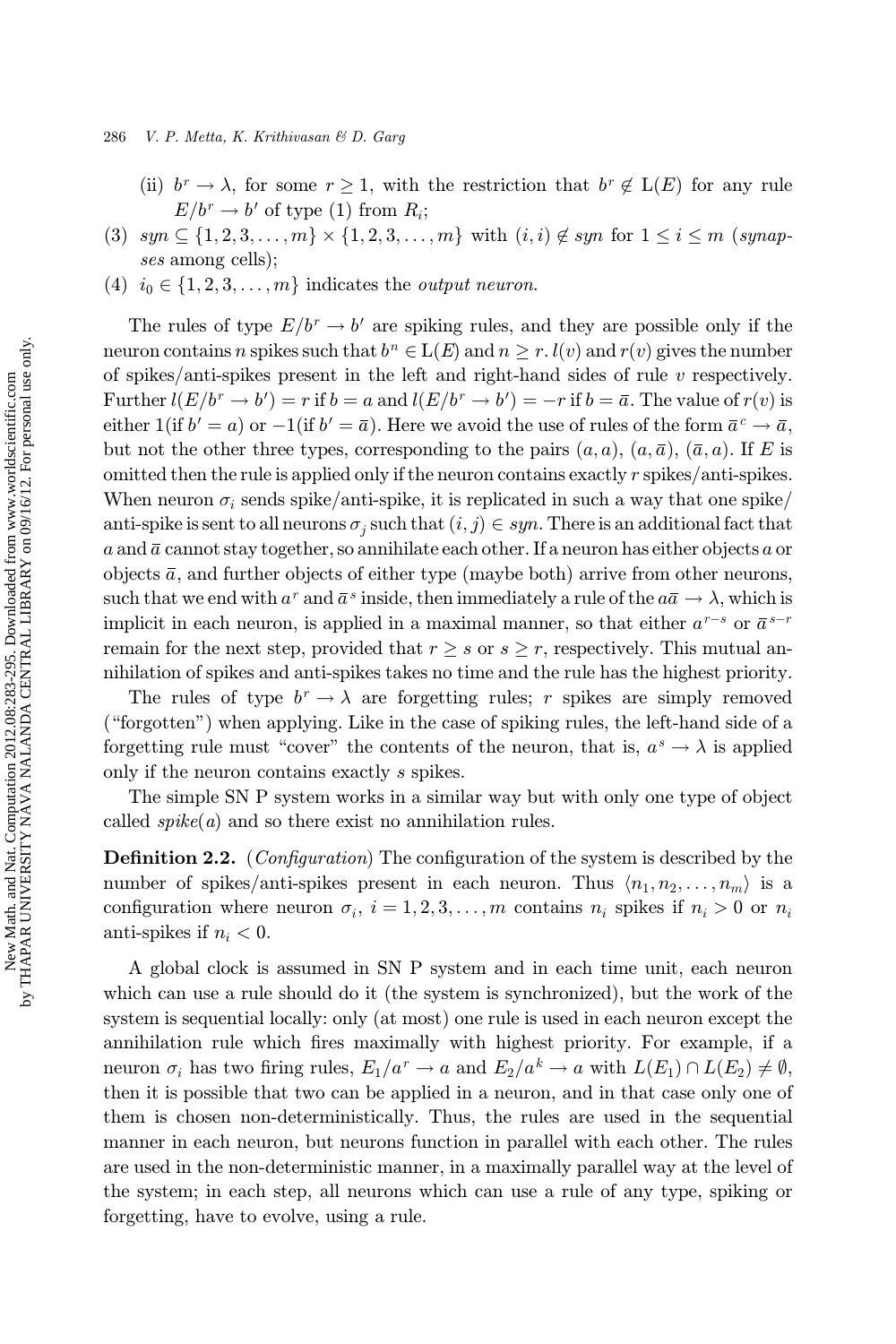**Definition 2.3.** (*Vector rule*) We define a vector rule v as a mapping with domain  $\Pi$ such that each  $v(i)$  is at most one instance of spiking or forgetting rule from  $R_i$  i.e.  $|v(i)| = 0$  or 1 where  $1 \leq i \leq m$ .

If a vector rule v is enabled at a configuration  $\mathcal{C} = \langle n_1, n_2, \ldots, n_m \rangle$  then C can evolve to  $\mathcal{C}' = \langle n'_1, n'_2, \ldots, n'_m \rangle$  (after applying annihilation rules in each neuron in<br>maximal way) where  $n' = n - l(\alpha(i)) + \sum_{i=1}^n n(\alpha(i))$ maximal way), where  $n'_{i} = n_{i} - l(v(i)) + \sum_{(j,i) \in sym} r(v(j)).$ 

**Definition 2.4.** (*Transition*) Using the vector rule, we pass from one configuration of the system to another configuration, such a step is called a transition. For two configurations C and C' of  $\Pi$  we denote by  $C \Rightarrow C'$ , if there is a direct transition from  $C$  to  $C'$  in  $\Pi$  $C$  to  $C'$  in  $\Pi$ .

A computation of  $\Pi$  is a finite or infinite sequences of transitions starting from the initial configuration, and every configuration appearing in such a sequence is called reachable. Note that the transition of  $C$  is non-deterministic in the sense that there may be different vector rules applicable to  $C$ , as described above.

A computation halts if it reaches a configuration where no rule can be used. There are various ways of using such a device.<sup>[1](#page-12-0)</sup> In the generative mode, one of the neurons is considered to be the output neuron, and its spikes are sent to the environment. With any computation halting or not we associate a spike train, a sequence of digits of 0 and 1, with 1 and 0 appearing in positions which indicate the steps when the output neuron sends spikes and anti-spikes respectively, out of the system. With any spike train we can associate various numbers which are considered as computed by the system. Because of the non-determinism in using the rules, a given system computes in this way a set of numbers. When both an input and an output neuron are considered, the system can be used as a transducer, both for strings and infinite sequences, as well as for computing numerical functions. Spikes can be introduced in the former one, at various steps, while the spikes of the output neuron are sent to the environment. The moments of time when a spike is emitted by the output neuron are marked with 1, the moments of anti-spikes are marked with 0. The binary sequence obtained in this way is called the spike train of the system; it might be infinite if the computation does not stop. A binary sequence is similarly associated with the spikes entering the system. In the transducing mode, a large class of (Boolean) functions can be computed.

Example 2.1. Consider the graphical representation of an SN P system with antispikes in Fig. 1. The neurons are represented by nodes of a directed graph whose



Fig. 1. SN P system with anti-spikes generating  $1^+$ .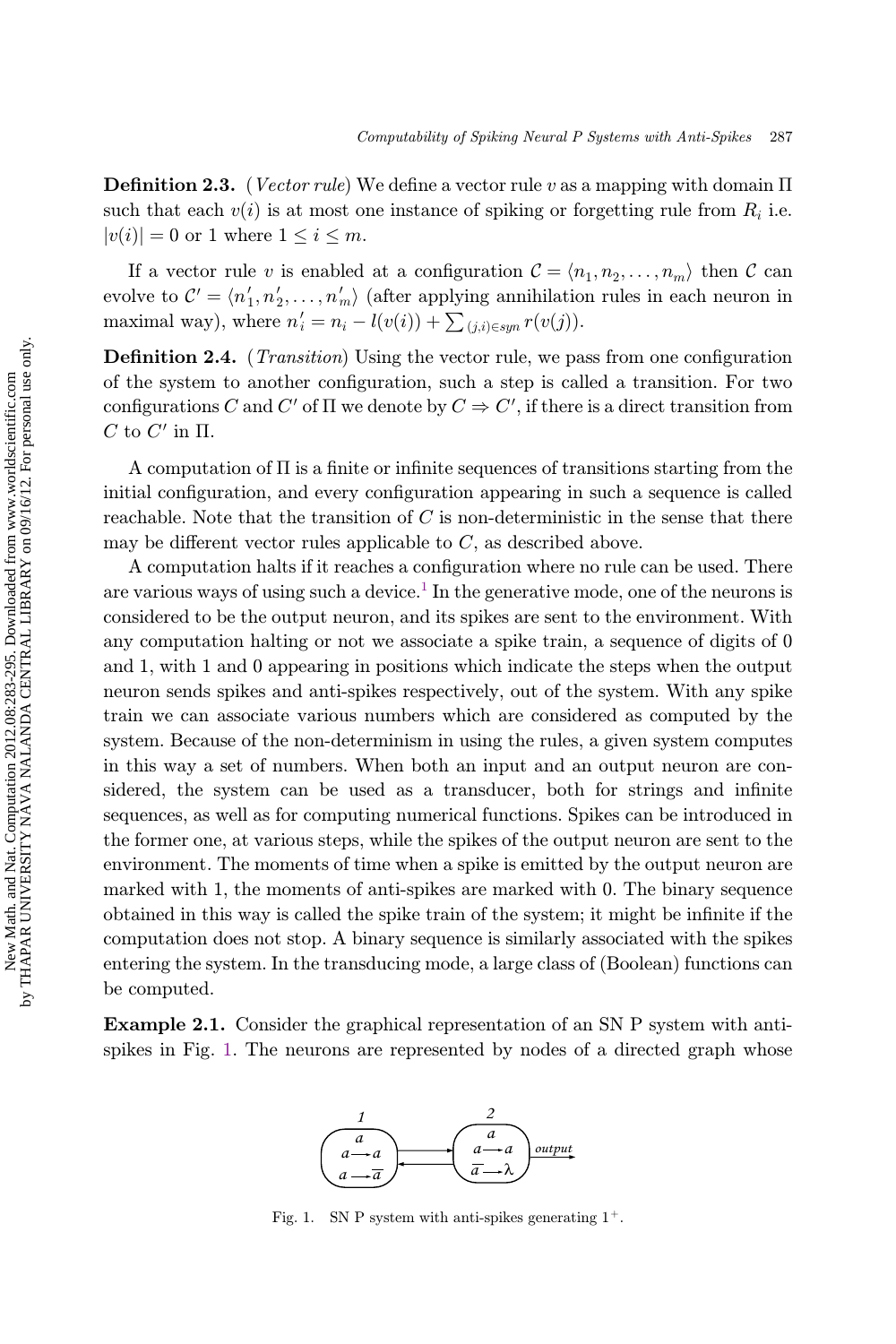arrows represent the synapses; an arrow also exits from the output neuron, pointing to the environment; in each neuron we specify the rules and the spikes present in the initial configuration. It is formally denoted as

$$
\Pi_1 = (O, \sigma_1, \sigma_2, sym, 2), \text{ with} \n\sigma_1 = (1, \{a \to a, a \to \bar{a}\}), \n\sigma_2 = (1, \{a \to a, \bar{a} \to \lambda\}), \nsyn = \{(1, 2), (2, 1)\}.
$$

We have two neurons, with labels 1, 2; neuron 2 is the output neuron. Initially neuron 1 has one spike with non-determinism between its two rules and neuron 2 has one spike and they fire in the first step. Neuron 2 uses its first rule and sends a spike  $(1)$  to environment and neuron 1. Neuron 1 can choose any of its two rules and as long as it uses first rule, one spike will be sent to neuron 2, which uses first rule in the next step by sending a spike to environment and neuron 1. At any instance of time, starting from step 1, neuron 1 can choose its second rule, which modifies spike into anti-spike and sent to neuron 2. The anti-spike is ignored by the neuron 2 in the next step (using rule 2) and the system halts. As the neuron 2 emits a spike in the first step, even if the neuron 1 uses the second rule in the first step, at least one spike  $(1)$  is emitted by the system. Because of the non-determinism in using the rules of neuron 1, the system computes a set of binary strings (spike train) represented using regular expression  $1^+$ .

### 3. Simulating Universal Logic Gates

A universal gate is a gate which can implement any Boolean function without need to use any other gate type. The NAND and NOR gates are universal gates. The NAND gate represents the complement of the AND operation and the NOR gate represents the complement of the OR operation. In practice, this is advantageous since NAND and NOR gates are economical and easier to fabricate and are the basic gates used in all IC digital logic families. In this section, we simulate the NAND and NOR gates using SN P systems with anti-spikes working in transducing mode. The Boolean values 0 and 1 are encoded in the SN P system by anti-spike and spike respectively. The output of the system is 0(hence false) if the output neuron sends an anti-spike and output is  $1$ (true) if a spike is sent to the environment. We want to emphasize that no rule of the form  $\bar{a}^c \rightarrow \bar{a}$  is used.

Lemma 3.1. Boolean NAND and NOR gates can be simulated by SN PA systems with three neurons in two steps.

Proof. We construct SN PA system with seven neurons as in Fig. [2](#page-6-0). The SN PA system has two input neurons to take the input values and one output neuron to produce output. A spike/anti-spike is introduced in each input neuron corresponding to input 1/0.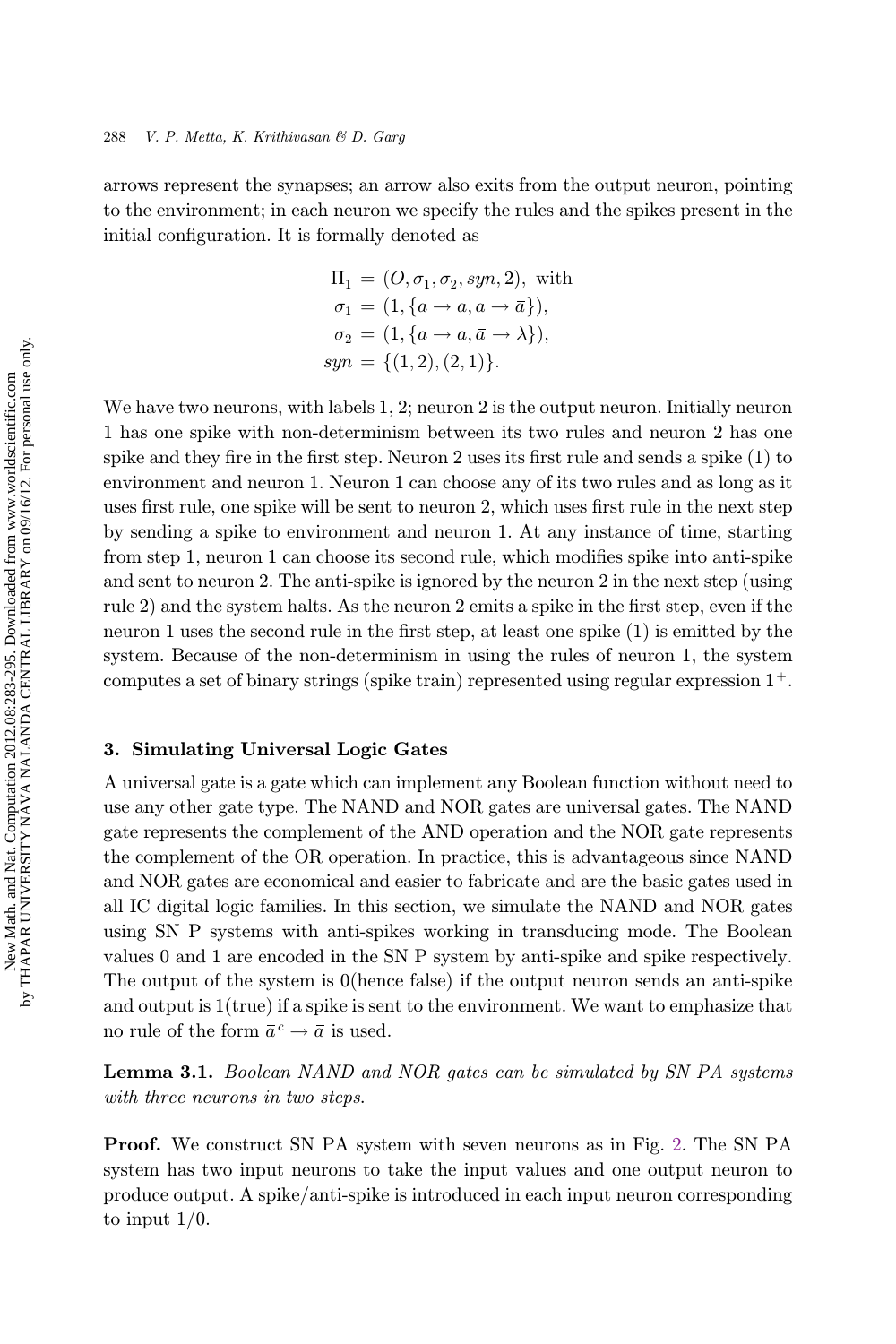<span id="page-6-0"></span>

Fig. 2. SN P system with anti-spikes simulating 2-input NAND gate.

If we introduce an anti-spike (0) into each of the input neurons, the anti-spike becomes a spike and sent to the output neuron in the next stage. So the output neuron gets two spikes from the input neurons and it already has three spikes, accumulating a total of five spikes and fires using a rule  $a^5 \rightarrow a$  sending a spike (1) to the environment. But if we introduce a spike (1) into each of the input neurons, the output neuron gets two anti-spikes and gets annihilated with two spikes already present in it, remains with a spike and fires using a rule  $a \rightarrow \bar{a}$  producing an antispike (0). In the third case, if a spike is introduced into one of the input neurons and an anti-spike into another, then they get annihilated after reaching the output neuron. So the output neuron has its three spikes and fires using the rule  $a^3 \rightarrow a$ sending a spike to the environment. We can observe that it is simulating the NAND gate correctly.

If we replace the rule  $a^3 \rightarrow a$  with  $a^3 \rightarrow \overline{a}$  in the output neuron of the above system, we obtain the SN PA system for the NOR gate.

Similar to the 2-input NAND gate, we can construct  $n$ -input NAND gate. The output of the gate is false  $(0)$  only if all the inputs are true  $(1)$  and is true if any of the inputs is false. The SN PA system for  $n$ -input NAND gate is shown in Fig. 3. The maximum number of anti-spikes received by the output neuron is  $n$  (if all inputs are spikes corresponding to true) and they get annihilated with  $n$  spikes in the output neuron and is left with a spike and fires using the rule  $a \to \overline{a}$  producing an anti-spike.



Fig. 3. SN P system with anti-spikes simulating  $n$ -input NAND gate.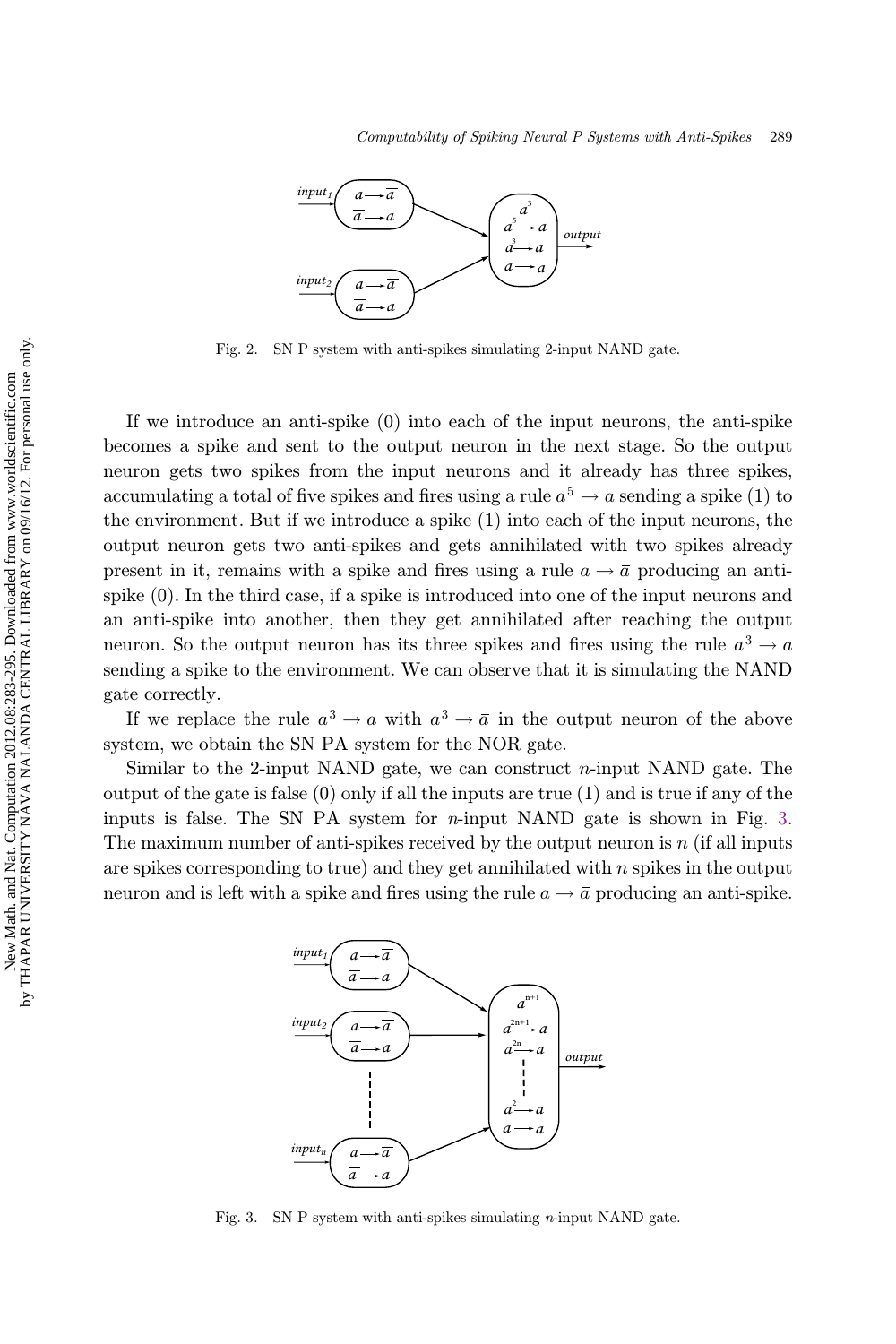<span id="page-7-0"></span>In all other cases, it produces a spikes. Thus simulating the  $n$ -input NAND gate correctly. 口

# 4. Simulating Circuits

Here, we present the way to simulate any Boolean circuit using NAND or NOR gates constructed in the previous section. We know that any Boolean function can be represented in sum-of-product (SOP) and product-of-sum forms (POS). SOP forms can be implemented using only NAND gates, while POS forms can be implemented using only NOR gates. In either case, implementation requires two levels. The first level is for each term and second level for product or sum of the terms.

Consider the Boolean function  $\neg(x_1 \wedge x_2) \vee (x_3 \wedge x_4)$ . It is written in SOP from as  $\neg x_1 \vee \neg x_2 \vee (x_3 \wedge x_4).$ 

We use the SN P systems with anti-spikes for 2-input and 3-input NAND gates. Let  $\Pi_{NAND}$  is an SN P systems for NAND gate. The Boolean circuit corresponding to the above formula as well as the spiking system assigned to it are depicted in Fig. 4.

Note that in Fig. 4,  $\Pi_{NAND}^{(1)}$ ,  $\Pi_{NAND}^{(2)}$ ,  $\Pi_{NAND}^{(3)}$  are SN P systems for 2-input NAND gates and  $\Pi_{NAND}^{(4)}$  is the SN P system for 3-input NAND gate. Having the overall image of the functioning of the system, let us give some more details on the simulation of the above formula. For that we construct the SN P system with anti-spikes  $\Pi_C =$  $C =$  $(\Pi_{NAND}^{(1)}, \Pi_{NAND}^{(2)}, \Pi_{NAND}^{(3)}, \Pi_{NAND}^{(4)})$  formed by the sub-SN P systems for each gate and<br>we obtain the unique result as follows. we obtain the unique result as follows:

- (1) For every gate of the circuit with inputs from the input gates we have a SN P system to simulate it. The input is given to the input neurons of each gate;
- (2) For each gate which has at least one input coming as an output of a previous gate, we construct a SN P system to simulate it by adding a synapse from the output neuron of the gate from which the signal (spike) comes to the input neuron of the system that simulates the new gate.



Fig. 4. Boolean circuit and corresponding SN P system with anti-spikes for  $\neg(x_1 \wedge x_2) \vee (x_3 \wedge x_4)$ .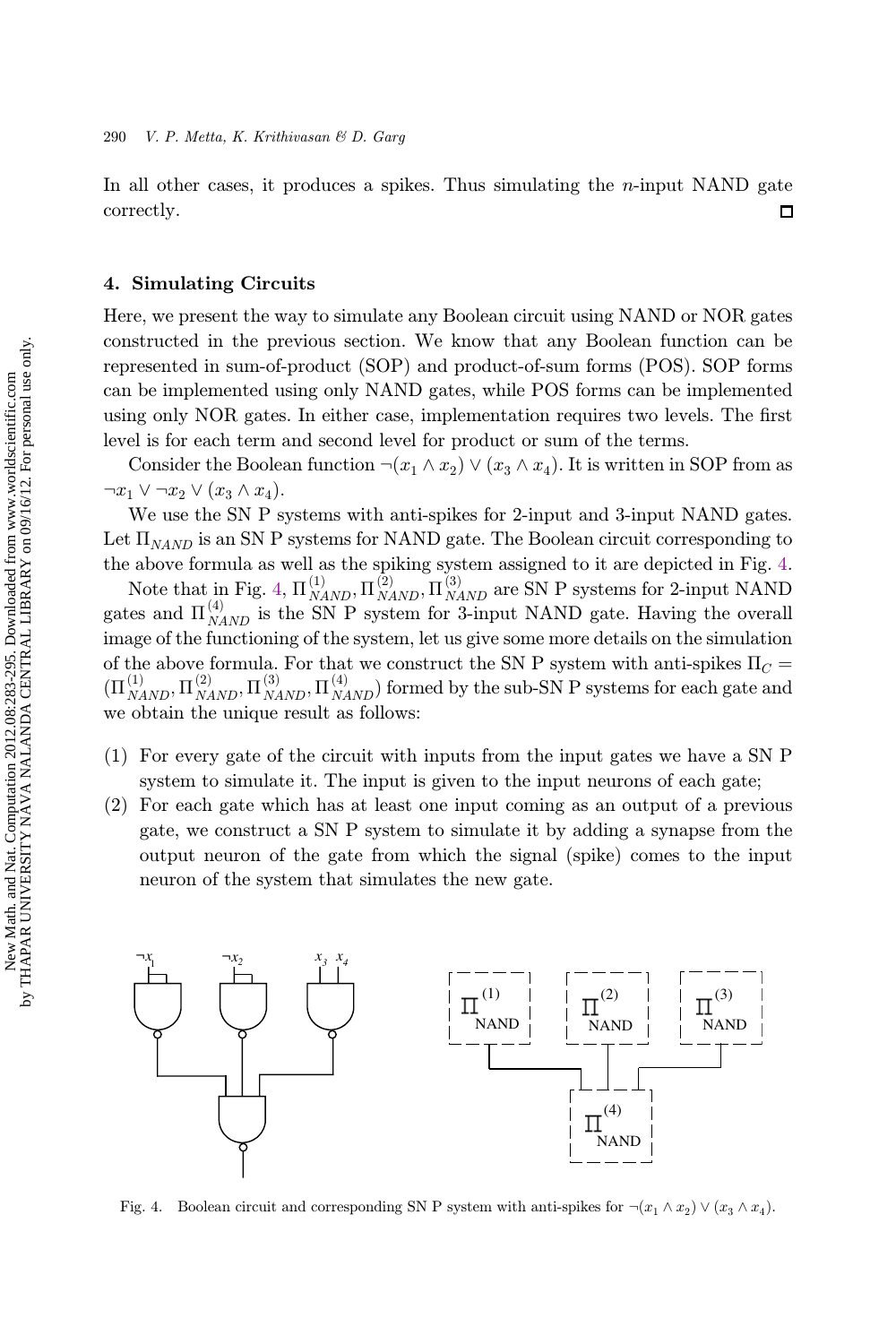For the above formula and the circuit depicted in Fig. [4](#page-7-0), we will have:

 $\Pi_{NAND}^{(1)}$  performs the first NAND operation  $\neg(\neg x_1 \land \neg x_1) = x_1$  with each input as  $\pi x_1$ . (For  $\pi x_1$  as input, an anti-spike is introduced in each input neuron of  $\Pi_{NAND}^{(1)}$ ).  $\Pi_{NAND}^{(2)}$  performs the second NAND operation  $\neg(\neg x_2 \land \neg x_2) = x_2$  with each input as  $\neg x_2$ .

 $\Pi_{NAND}^{(3)}$  performs the third NAND operation  $\neg(x_3 \land x_4)$  with inputs as  $x_3$  and  $x_4$ .<br>These three SN P systems  $\Pi_{NAND}^{(1)}$ ,  $\Pi_{NAND}^{(2)}$  and  $\Pi_{NAND}^{(3)}$  act in parallel producing the output at the same time. The outputs enter the 3-input NAND gate  $\Pi_{NAND}^{(4)}$  at the same time which eliminates the use of synchronising module.<sup>[4](#page-12-0)</sup>

 $\Pi_{NAND}^{(4)}$  computes NAND operation on  $x_1, x_2$  and  $\neg(x_3 \land x_4)$  outputting  $\neg x_1 \lor \neg x_2 \lor (x_1 \land x_2)$  to the environment  $\neg x_2 \lor (x_3 \land x_4)$  to the environment.

Generalizing the previous observations the following result holds:

**Theorem 4.1.** Every Boolean circuit can be simulated by an SN PA system and is constructed from SN P systems with anti-spikes of type NAND or NOR; by reproducing the structure associated with the circuit.

# 5. Arithmetic Operations using SN P System with Anti-Spikes

In this section, we consider SN P system with anti-spikes as simple arithmetic device that can perform the arithmetic operations like 2's complement, addition and subtraction with input and output in binary form. The binary sequence of 0 and 1 are encoded as anti-spike and spike respectively and in each time step input is provided bit-by-bit starting from the least significant bit. The negative numbers are represented in two's complement form. The advantage of using SN P systems with antispikes is that they can encode the 0 and 1 as anti-spike and spike in a very natural way and thus providing a way to represent negative numbers also.

### 5.1. 2's Complement

The 2's complement is used to represent a negative of a binary number. It also gives us a straightforward way to add and subtract positive and negative binary numbers. A simple way to find the 2's complement of a number is to start from the least significant bit keeping every  $\theta$  as it is until you reach the first 1 and then complement all the rest of the bits after the first 1.

Theorem 5.1. 2's complement of a binary number can be calculated using an SN P systems with anti-spikes using three neurons.

Proof. The SN P system that performs the 2's complement is shown in Fig. [5](#page-9-0). Neuron 1 is the input neuron. Neuron 3 is the output neuron, which sends output to environment. The input neuron has two rules to complement the input by changing a spike into anti-spike and anti-spike into spike and send it to its neighboring neuron 2. The neuron 2 initially has 3 spikes and as long as it receives a spike (actual input to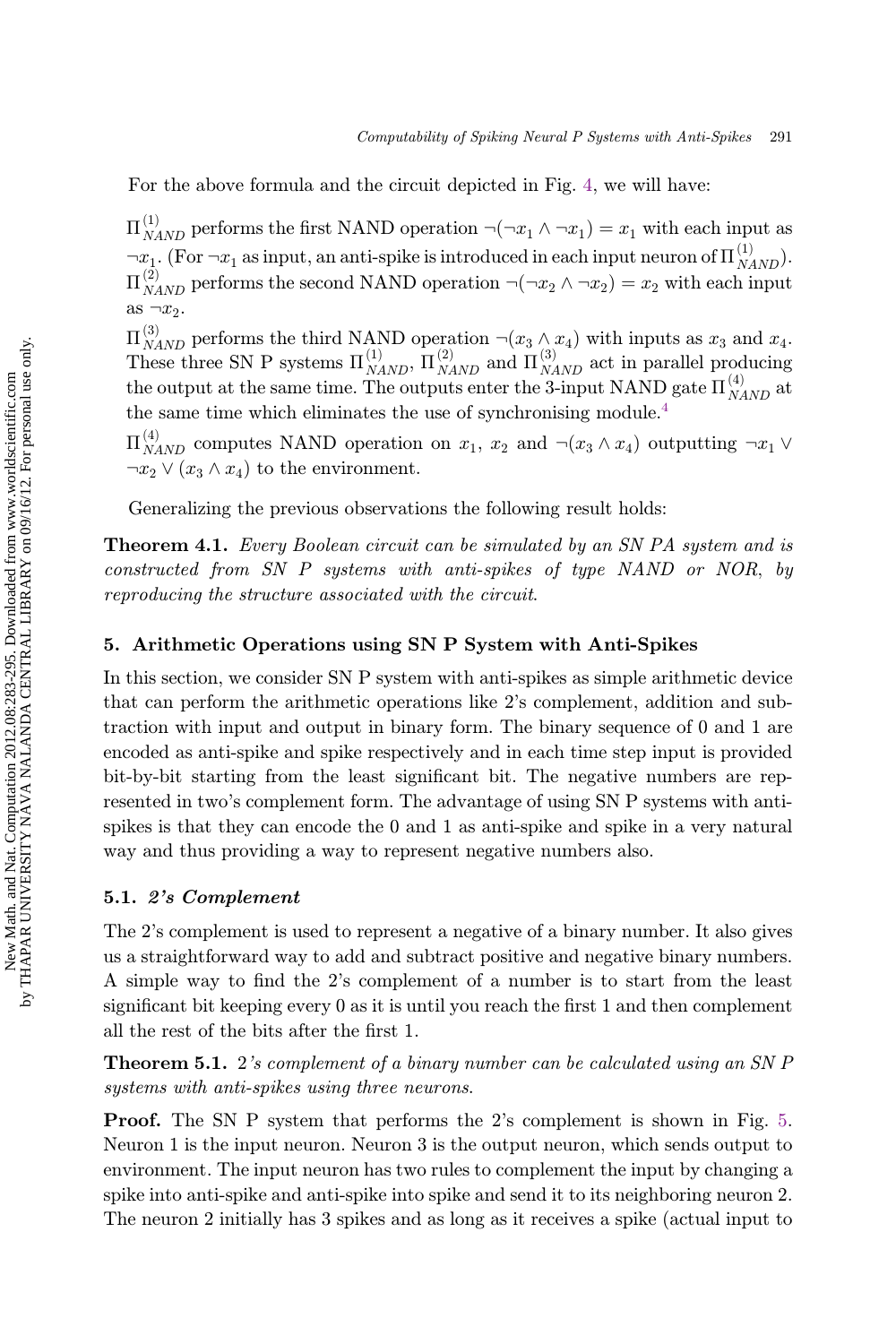<span id="page-9-0"></span>

Fig. 5. SN P system computing 2's complement.

the input neuron is 0), it uses the first rule  $a^4/a \rightarrow a$  by send a spike to the output neuron where it is complemented into anti-spike, which is same as the input. But if the second neuron receives anti-spike (that means we got the first 1), it will be left with two spikes because of the annihilation rule that is implicitly present in each neuron and uses the rule  $a^2 \to \bar{a}$  and sends an anti-spike to the output neuron where it is complemented as spike and sent to the environment (that is first 1 is unchanged). After firing the rule, the neuron  $2$  has no spikes/anti-spikes and then simply complements the input it receives by using the third and fourth rule and sends it to the output neuron where it is again complemented and sent to environment. That means after the first one, the output will be the complement of input. We can easily observe that the system correctly calculates the 2's complement and emits its first output bit at  $t = 4$  as there is one intermediate neuron.  $\Box$ 

As an example, let us consider a binary number 01100 (12 in decimal). The way the SN P system computes the 2's complement is represented in Table. 1. It reports the number of spikes/anti-spikes present in each neuron and output produced by the output neuron to the environment in the output column.

### 5.2. Addition and subtraction

The SN P system performing the addition is shown in Fig. [6.](#page-10-0) The negative numbers are represented in 2's complement form using the system SN P system given in the previous section and then fed as input.

| Time  | Input        | Neuron 2       | Neuron 3         | Output       |  |
|-------|--------------|----------------|------------------|--------------|--|
| $t=0$ |              | $a^3$          |                  |              |  |
| $t=1$ | $\bar{a}(0)$ | $a^3$          |                  |              |  |
| $t=2$ | $\bar{a}(0)$ | a <sup>4</sup> |                  |              |  |
| $t=3$ | a(1)         | $a^4$          | $\boldsymbol{a}$ |              |  |
| $t=4$ | a(1)         | a <sup>2</sup> | $\boldsymbol{a}$ | $\bar{a}(0)$ |  |
| $t=5$ | $\bar{a}(0)$ | $\bar{a}$      | $\bar{a}$        | $\bar{a}(0)$ |  |
| $t=6$ |              | a              | $\boldsymbol{a}$ | a(1)         |  |
| $t=7$ |              |                | $\bar{a}$        | $\bar{a}(0)$ |  |
| $t=8$ |              |                |                  | a(1)         |  |

Table 1. Number of spikes/anti-spikes present in each neuron of an SN P system during the computation of 2's complement of 01100.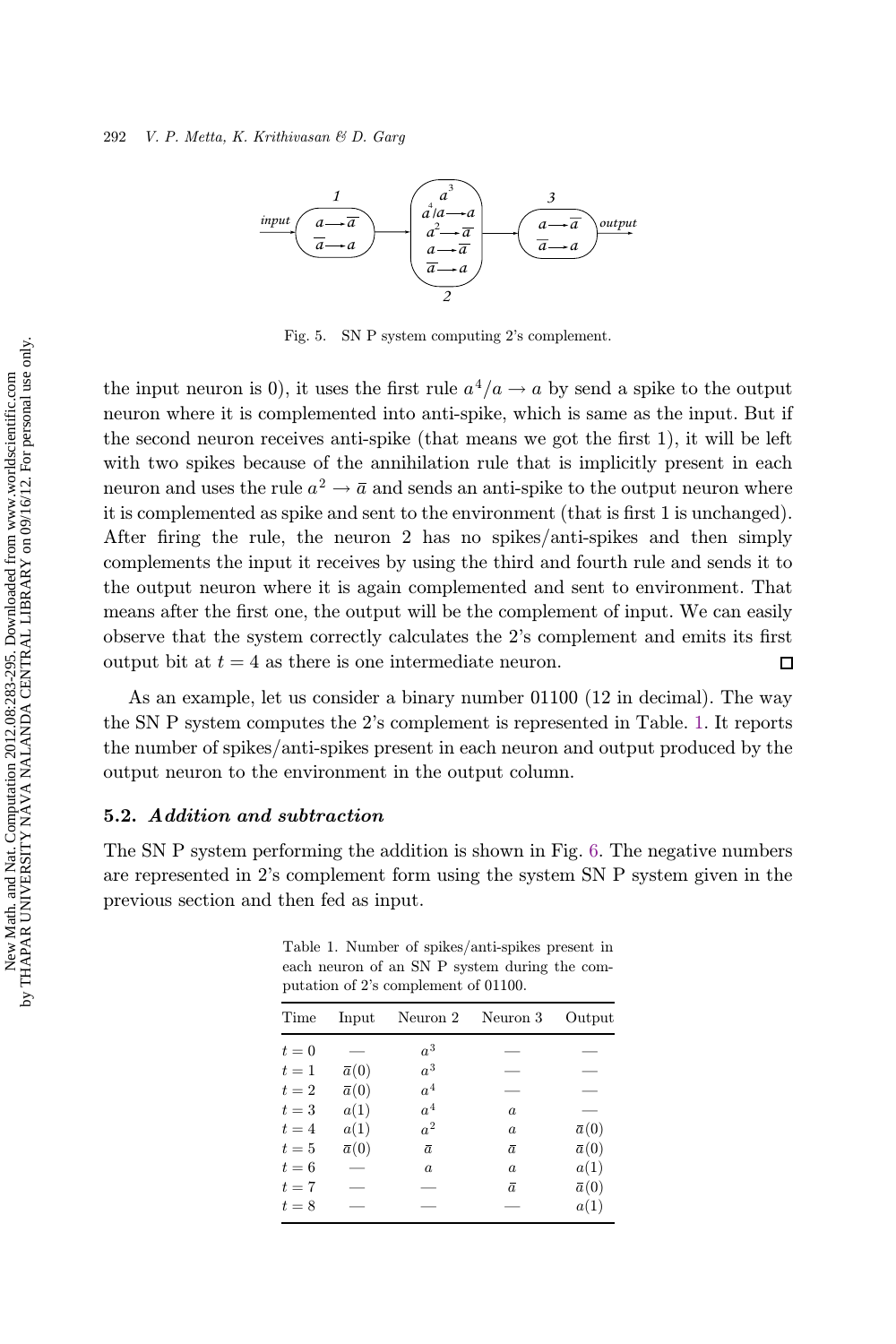<span id="page-10-0"></span>

Fig. 6. An SN P system with anti-spikes simulating addition operation.

Theorem 5.2. Addition of two binary numbers can be performed using an SN P systems with anti-spikes.

**Proof.** The system has two input neurons, the first number is provided through input neuron 1 and the second one is through input neuron 2. Input neuron 1 is connected to neurons 1 and 2 and input neuron 2 is connected to neurons 3 and 4. The presence of a spike in the output neuron indicates a carry of the previous addition. Each input neuron has two rules to complement the input and send the output to its neighboring two neurons. Here we are having 3 cases:

- (1) If both the inputs are 1(spike), then in each input neuron uses the second rules and sends an anti-spike two of its neighboring neurons where the anti-spikes are converted spikes. So the output neuron 5 receives four spikes, one from each of the four neurons of the previous stage. If the output neuron is already having a spike(carry), then the number of spikes become 5 and fires using a rule  $a^5/a^4 \rightarrow$ a otherwise it has four spikes and fires using the rule  $a^4/a^3 \rightarrow \overline{a}$  leaving one spike in the output neuron in either case. The presence of a spike in the output neuron indicates a carry. This encodes the two operations  $1 + 1 = 0$  with carry 1 and  $(1) + 1 + 1 = 1$  with carry 1.
- (2) If one of the input bit is zero, then the input neuron receiving an anti-spike sends a spike to each of it's neighboring neurons. For example if the input 1 is 0 and input 2 is 1 then input neuron 1 sends a spike two each of neighboring neurons 1 and 2. In the neuron 1, the spike remain the same and where as in neuron 2 it is forgotten, so the number of spikes sent to the output neuron is 1, where as the neighboring neurons of input neuron 2 sends two spikes to the output neuron. So three spikes are received if one of the input is zero. The output neuron has either three or four (in case carry) spikes and fires using  $a^3 \to a$  or  $a^4/a^3 \to \overline{a}$  respectively. These rules encode the two operations  $0 + 1 = 1$  and  $(1) + 0 + 1 = 0$ with carry 1 respectively.
- (3) If both the input neurons receive anti-spikes(0), then the output neuron receives two spikes and it will have either two or three (again in case of carry of the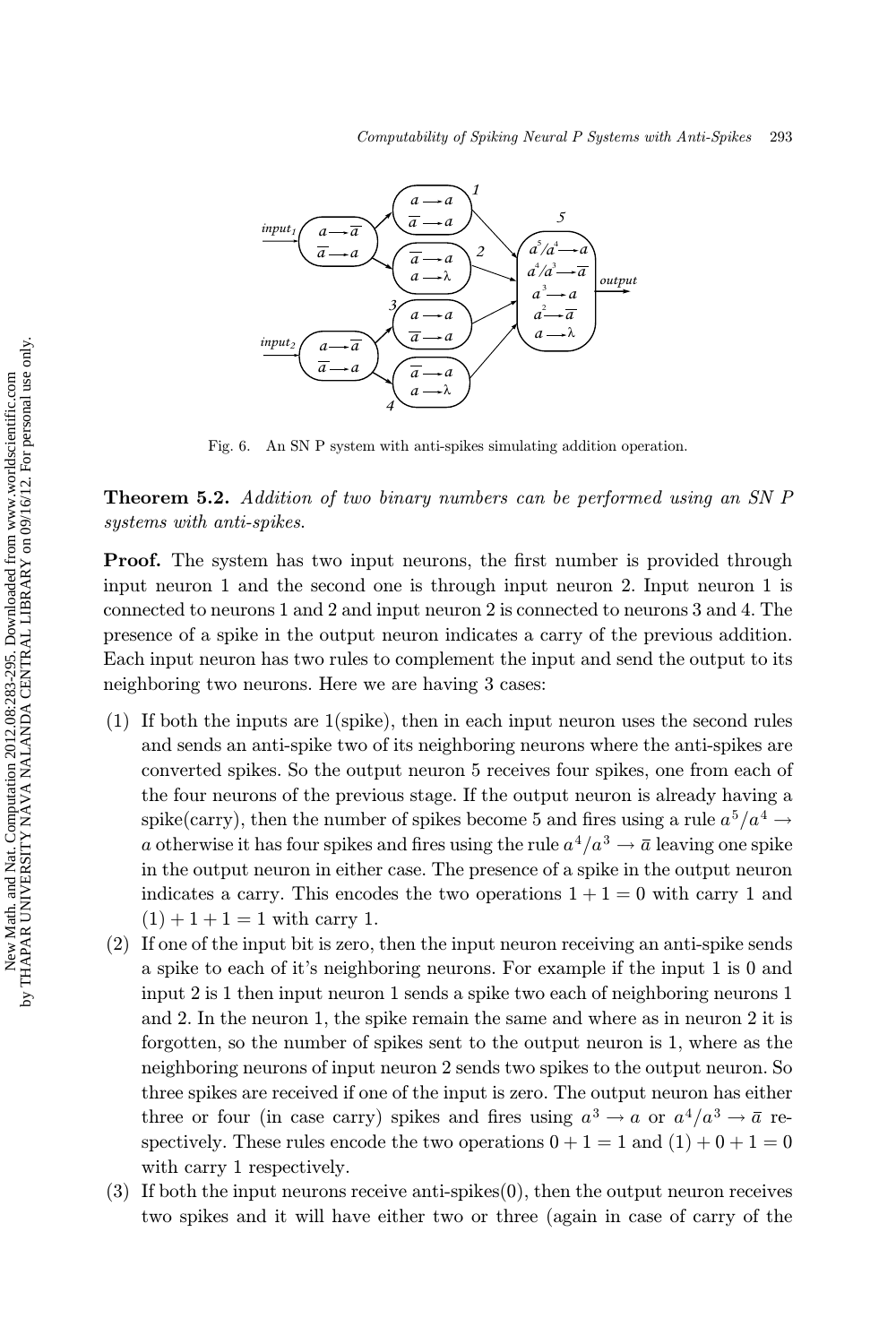| Time  | Input <sub>1</sub> | Input <sub>2</sub> | $\sigma_1$       | $\sigma_{2}$     | $\sigma_{3}$     | $\sigma_4$       | $\sigma_{5}$     | Output       |
|-------|--------------------|--------------------|------------------|------------------|------------------|------------------|------------------|--------------|
| $t=1$ | a(1)               | a(1)               |                  |                  |                  |                  |                  |              |
| $t=2$ | a(1)               | a(1)               | $\bar{a}$        | $\bar{a}$        | $\bar{a}$        | $\bar{a}$        |                  |              |
| $t=3$ | a(1)               | $\bar{a}(0)$       | $\bar{a}$        | $\bar{a}$        | $\bar{a}$        | $\bar{a}$        | a <sup>4</sup>   |              |
| $t=4$ | $\bar{a}(0)$       | a(1)               | $\bar{a}$        | $\bar{a}$        | $\boldsymbol{a}$ | $\boldsymbol{a}$ | $a^5$            | $\bar{a}(0)$ |
| $t=5$ |                    | --                 | $\boldsymbol{a}$ | $\boldsymbol{a}$ | $\bar{a}$        | $\bar{a}$        | a <sup>4</sup>   | a(1)         |
| $t=6$ |                    |                    |                  |                  |                  |                  | a <sup>4</sup>   | $\bar{a}(0)$ |
| $t=7$ |                    |                    |                  |                  |                  |                  | $\boldsymbol{a}$ | $\bar{a}(0)$ |
| $t=8$ |                    |                    |                  |                  |                  |                  |                  |              |

Table 2. Number of spikes/anti-spikes present in each neuron of addition SN P system during the addition of 0111 and 1011.

previous operation) spikes and fires using  $a^2 \to \overline{a}$  or  $a^3 \to a$ . These two rules do not leave any carry encoding the operations  $0 + 0 = 0$  and  $(1) + 0 + 0 = 1$  respectively.

The last rule in the output neuron  $a \to \lambda$  allows the last overflow bit to be ignored. The procedure confirms the correctness of the system for performing the addition of two numbers.  $\Box$ 

As an example, let us consider the addition of 7 and  $-5$ . Number 7 is represented<br>hinery form as 0111 and  $-5$  is represented in 2's complement form as 1011. The in binary form as  $0111$  and  $-5$  is represented in 2's complement form as  $1011$ . The two binary sequences will form the input for the SN P system. The number of spikes present in each neuron in every step and the output produced by the system is depicted in Table. 2.

Two's complement subtraction is the binary addition of the minuend to the 2's complement of the subtrahend (adding a negative number is the same as subtracting a positive one). That means  $a - b$  becomes  $a + (-b)$ . The SN P system for addition<br>can be used to perform subtraction. The multiplication is viewed as repeated addition can be used to perform subtraction. The multiplication is viewed as repeated addition and division as repeated subtraction. This implies that SN P systems with anti-spikes can very well perform the binary operations in a natural way.

### 6. Conclusion

In this paper, we designed SN P systems with anti-spikes to perform arithmetic operations like 2's complement, addition and subtraction. The advantage of using this variant of SN P system is that spikes and anti-spikes can encode the binary digits in a more natural way and we can perform the operations on negative numbers also. The input to the systems is a binary sequence of spikes and anti-spikes which encodes the digits 1 and 0 respectively, of a binary number. The negative numbers are in 2's complement form. The outputs of the computations are also expelled to the environment in the same form. We also designed SN PA systems simulating the operations of NAND and NOR gates. This motivates the implementation of CPU using SN P systems with anti-spikes.